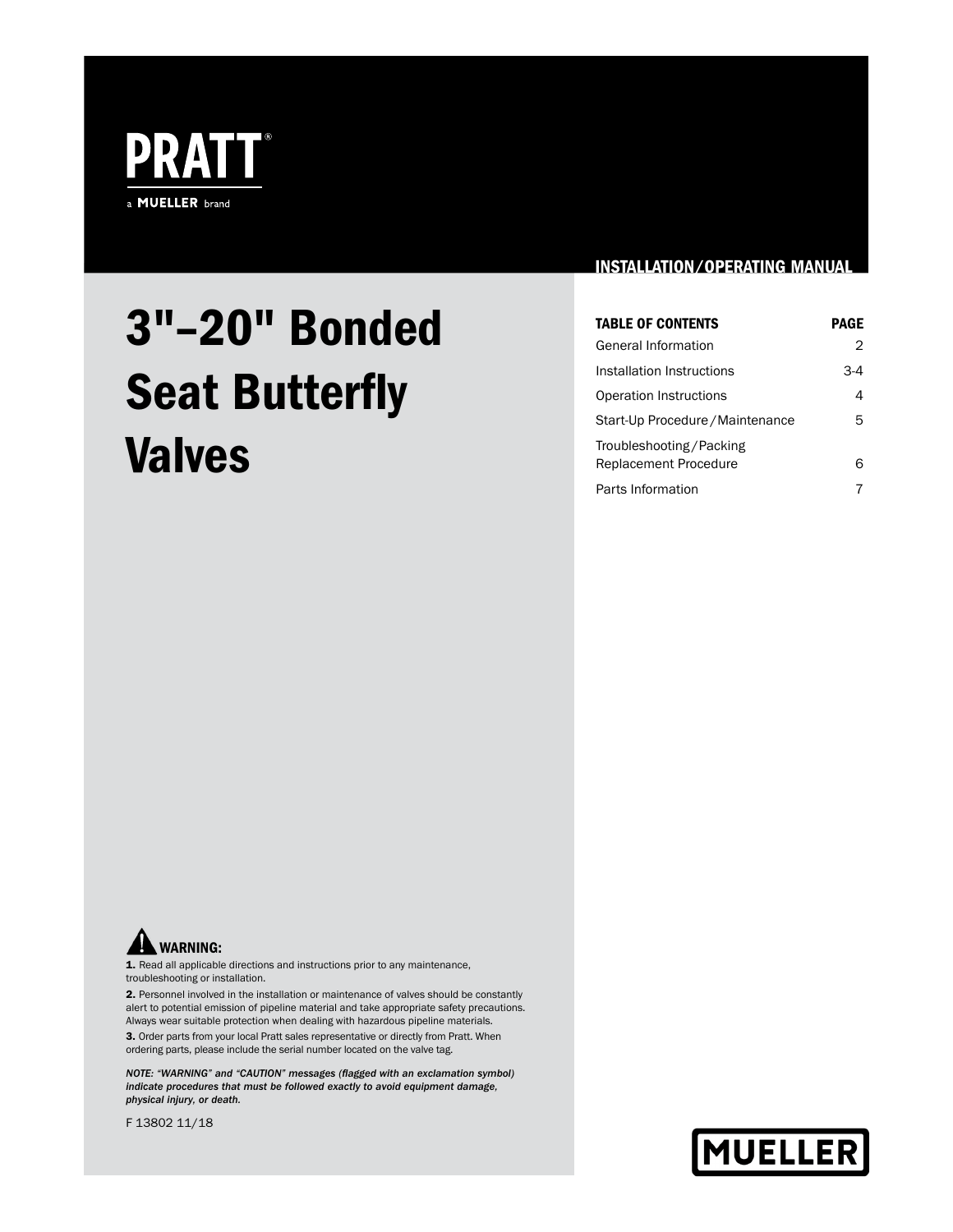# FUNCTIONAL DESCRIPTION

Round butterfly valve discs rotate 1/4 turns to provide tight shutoff in air or water pipelines. The valves can be used to regulate flow rate by positioning the disc between 15 and 90 degrees open.

#### Manually Operated Valve

Manually operated butterfly valves are powered with gear actuators, which convert multiple handwheel, chainwheel or nut input turns into 1/4 turn valve operation. The travel of the valve disc is limited by physical stops in the actuator housing.

**CAUTION: Forcing the handwheel, chainwheel or nut against the** stops will not provide tighter shutoff of the valve and may damage the actuator. Only actuator adjustments will affect valve shutoff.

#### Motor Operated Valve

Motor operated butterfly valves are powered with gear actuators, which convert multiple motor input turns into 1/4 turn valve operation. The travel of the valve disc is limited by limit switches in the motor housing and physical stops in the actuator housing. Valve shutoff is affected by limit switch and physical stop settings.

#### **ALCAUTION: Improperly set limit switches and/or physical stops may** damage the motor and/or actuator.

#### Cylinder Operated Valve

Hydraulically operated butterfly valves are powered with a gear box and double acting cylinder. The linear stroke of the cylinder is converted to 1/4 turn operation by the gear box. Auxiliary controls are provided to direct hydraulic power to the cylinder and to control the operating speed of the cylinder.

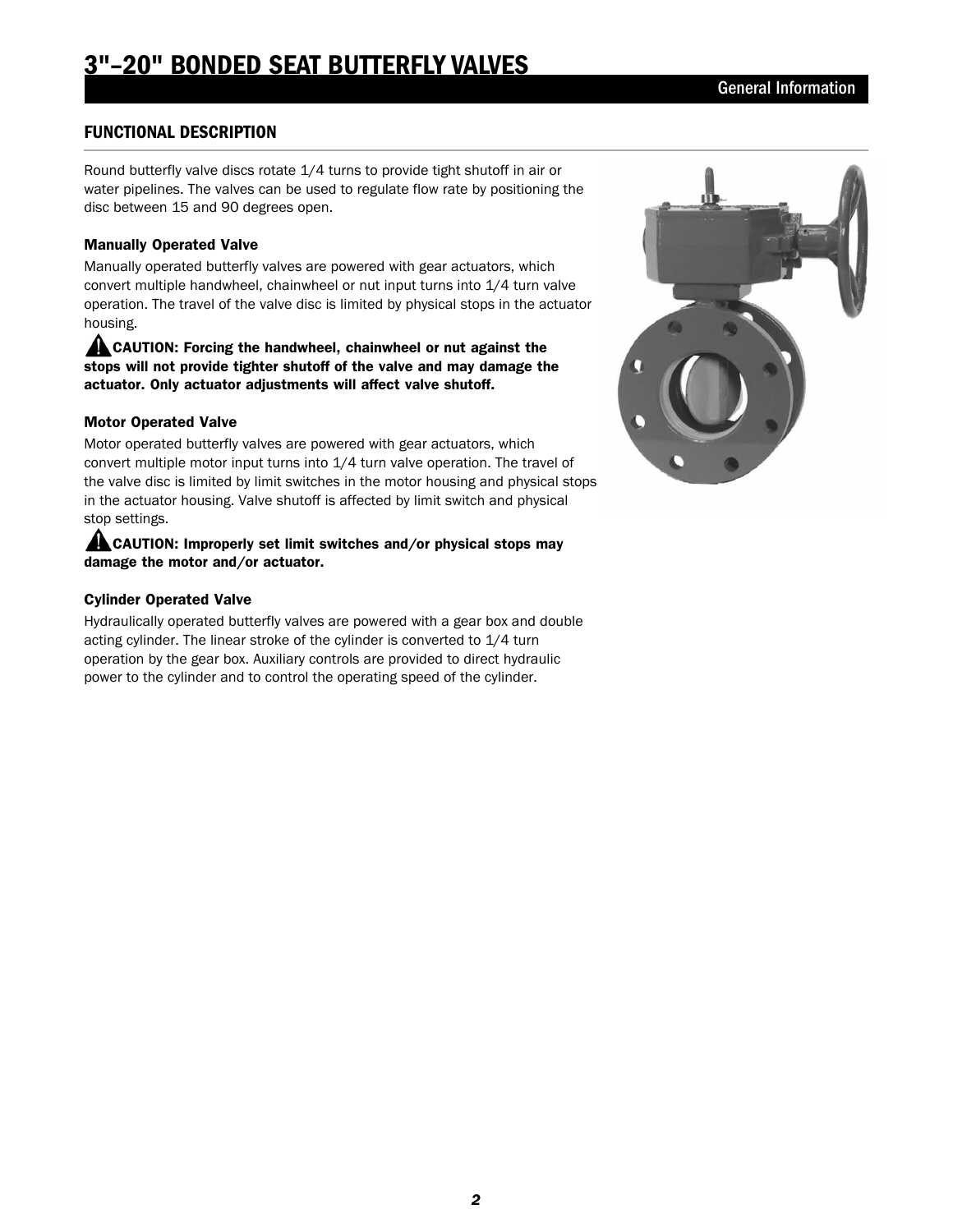## INSTALLATION

#### **General**

Valves are a significant component of any piping system. Failure due to faulty installation, improper operation or maintenance in such systems could result in damage, down time and costly repairs. In buried underground installations, problems or malfunctions can result in extensive, costly unearthing operations to correct the problem. Many problems with valves can be traced to improper installation, operation, or maintenance procedures.

#### Unloading

Inspect valves on receipt for damage in shipment and conformance with quantity and description in the shipping notice and order. Carefully unload all valves to the ground without dropping using fork trucks or slings under skids. DO NOT lift valves with slings or chain around operating shaft, actuator, or through waterway. Instead, lift valves with eye bolts or rods through flange holes.

#### Storage

Whenever practical, store valves indoors. If not, protect valves and actuators from weather and accumulation of water, dirt, rocks and debris. When valves fitted with power actuators and controls are stored, energize electric actuator or otherwise protect electrical control equipment to prevent corrosion of electrical contacts due to condensation resulting from temperature variation. DO NOT expose rubber seats to sunlight or ozone for any extended period. Valves should be stored with the valve disc or closure member slightly open.

#### Inspection Prior To Installation

Make sure flange faces and joint sealing surfaces, body seats and disc seats are clean. Check bolting attaching actuator to valve for loosening in transit and handling. If loose, tighten firmly. Open and close valve to make sure it operates properly and that stops or limit switches are correctly set so that the valve seats fully. Check that valve rotation direction is correct and close valve before installing.

#### Installation Instructions

The following items must be performed during installation to ensure proper function.

*NOTE: For applications requiring ancillary isolating flange kits for cathodic protection, it is recommended that each through hole on the valve flange should be back spot faced to provide an even bearing surface for the delicate non-metallic insulating washer.*

1. Place valves into position avoiding contact or impact with other equipment, vault walls or trench walls.

2. Valves are to be installed in accordance with the General Arrangement Drawings furnished for the order.

3. Foreign material in a valve can damage the rubber seat when valves are operated. Be sure valve interiors and adjacent piping are clear of foreign material prior to mating valve to pipe joint.

4. Prepare pipe ends and install valves in accordance with the pipe manufacturer's instructions for the joint used. DO NOT deflect pipe / valve joint. DO NOT use valve and jack to pull pipe into alignment.

5. In plant piping, install so as to minimize bending of valve connection with pipe loading.

6. In case of wafer type butterfly valves, concentrically center the valve disc between the mating flanges.

7. Make sure valve disc, when opened, will not contact pipe port. This is especially necessary on pipe with linings. Check manufacturer for minimum pipe I.D. required for clearance.

**ALCAUTION: It is recommended** that valves be installed into piping system in accordance with AWWA M-11 in order to prevent any undue piping stress, deflection or bending that may affect the performance of the valve.

Valve disc without actuator may open or close at any time and cause injury to persons or damage to valve and other property. The shaft / disc clamping device when furnished is intended for temporary use during shipping, handling and valve installation only. DO NOT subject valve to flow conditions before actuator is mounted and tested for performance and clamping device is removed.

Buried valves installed with valve boxes must be so installed that the valve box does not transmit shock or stress to the valve actuator as a result of shifting soil or traffic load.

When valves are installed in vaults, the vault design must provide space for purposes of repair. The valve operating nut should be accessible from the top opening of the vault with a tee wrench.

#### Mechanical Joint Installation

The successful operation of the mechanical joint requires that the plain end be centrally located in the bell and that adequate anchorage be provided where abrupt changes in direction and dead ends occur. The rubber gasket will seal more effectively if the surfaces with which it comes in contact are thoroughly cleaned (for example, with a wire brush) just prior to assembly in order to remove all loose rust or foreign material.

Lubrication and additional cleaning should be performed by brushing both the gasket and the plain end with soapy water or pipe lubricant just prior to slipping the gasket into the plain end and assembling the joint.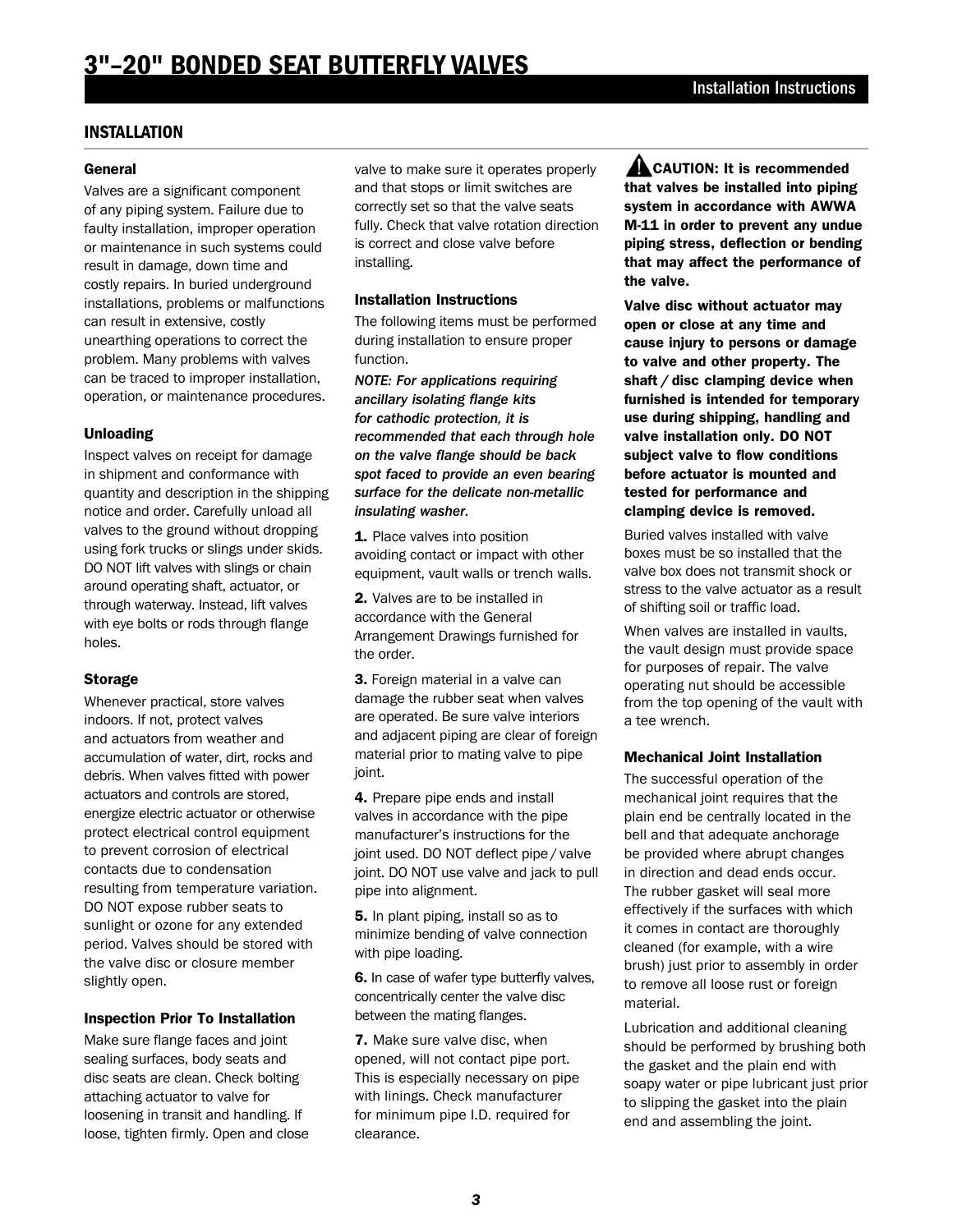# 3"–20" BONDED SEAT BUTTERFLY VALVES

#### Installation / Operation Instructions

#### Testing

When rubber seated valves are used to isolate sections of line for test, it is important to realize that these valves are designed or factory adjusted to hold rated pressure only. Test pressure may cause leakage past the rubber seat or damage to the valve.

In order to prevent time lost in searching for leaks, it is recommended that excavations for

buried valves not be back-filled until after hydrostatic pressure tests have been made.

Seat leakage can occur due to foreign material in the line. If this occurs, open valve 5 – 10 degrees to get high velocity flushing action. Close and repeat several times to clear seats for tight shutoff.

Seat leakage can occur due to rotational shift in position of the disc with relation to the body seat. Readjust closing stop in accordance with manufacturer's instructions.

#### Records

Upon completion of installation, valve location, size, make, date of installation, number of turns to open, direction of opening and any other information deemed pertinent should be entered on Owner's permanent records.

### **OPERATION**

DO NOT permit use and operation of any valve at pressure above the rated pressure of the valve.

DO NOT exceed 300 ft-lb input torque on actuators with wrench nuts, 200 lb. rim pull input torque for handwheels or chainwheels. If portable auxiliary actuators are used, size the actuator or use a torque limiting device to prevent application of torque exceeding 300 ft-lbs. If an oversize actuator with no means of limiting torque is used, stop the actuator before valve is fully opened or closed against stops and complete the operation manually. Be sure to check actuator directional switch against direction indicated on wrench nut, handwheel or records before applying opening and closing torque.

If a valve is stuck in some intermediate position between open and closed, check first for jamming in the actuator. If nothing is found, the interference is inside the valve. In this case, DO NOT attempt to force the disc open or closed since excessive torque in this position can severely damage internal parts. Contact the Pratt Service Department.

#### Manual Actuator Function and Use

The manually operated butterfly valves are operated by rotating the handwheel, chainwheel, or nut. The actuator is equipped with gearing to convert the many turns into 1/4 turn operation. Inside actuator stops that limit the travel of the valve are pre-set at the factory. Forcing the handwheel, chainwheel, or nut will not cause the valve to shut off any tighter and may cause damage to the gearing.

#### Cylinder Operator Function and Use

The cylinder operated butterfly valves are operated automatically by directing hydraulic pressure to either side of the power cylinder. Solenoid valves are used to direct the fluid to the cylinder ports based on electrical power signals. In cylinder actuators, the travel stops are in the cylinder so that full hydraulic pressure can be held on the cylinder at either end of travel.

#### Motor Actuator Function and Use

The motor actuator is designed to open and close the valve through its one quarter turn of rotation. It contains gearing so that hundreds of turns of the motor or handwheel will slowly move the valve from open to close position in about 60 seconds or vise versa. Electrical controls are included in the motor actuator for local electrical control.

The output motion of the actuator is limited to about 100 degrees of output rotation by mechanical stops in the gearing. These are factory set and should not need adjustment. The actual positioning of the valve disc will be done by limit switches in the motor actuator. The switches are also set at the factory but adjustment is sometimes required if the motor unit is installed on a separate mounting base or floor stand. Detailed procedures are given in the motor manual if adjustment is needed for the mechanical stops or the limit switches. The wiring and power requirements are given on wiring diagrams included in this instruction manual.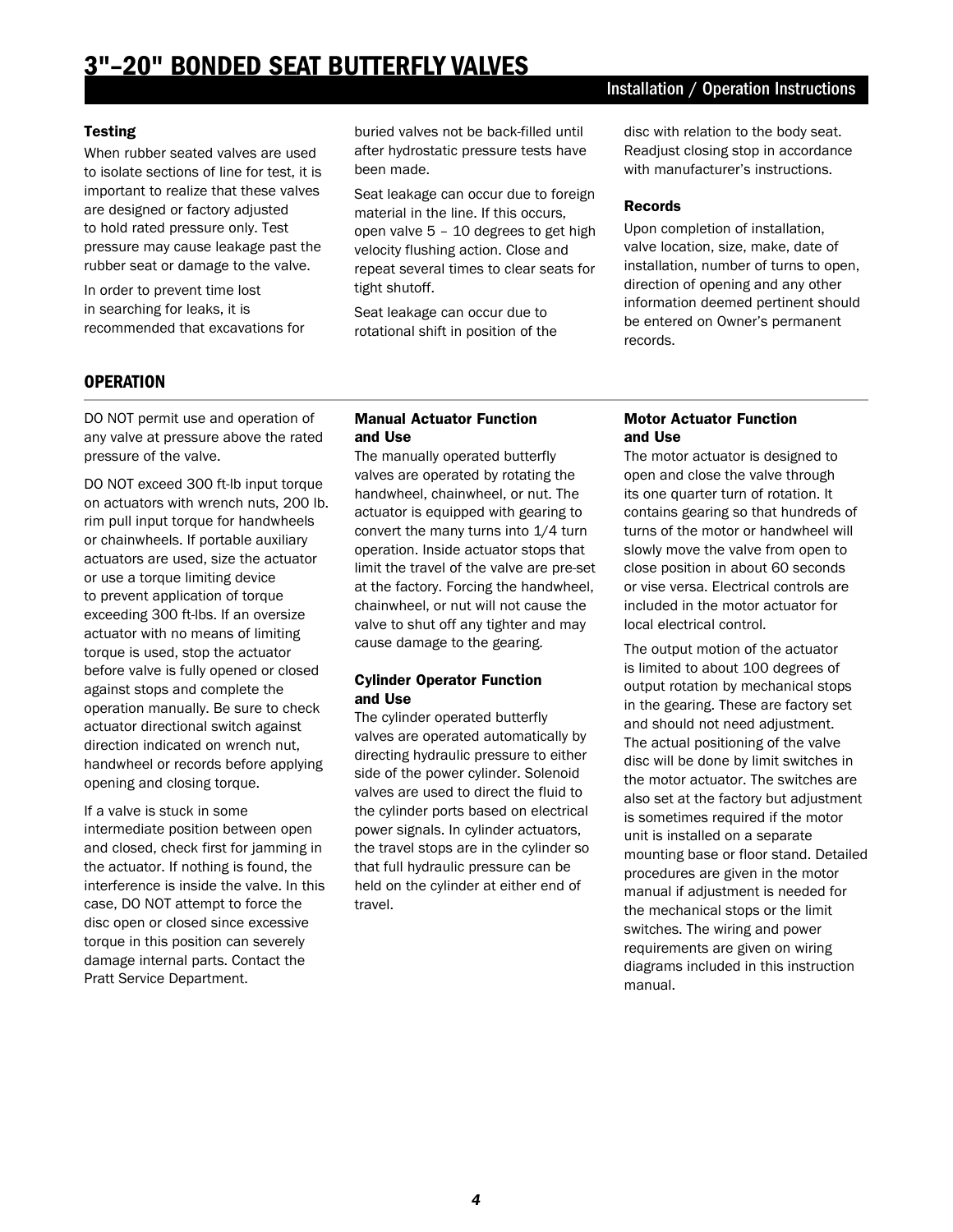# START-UP PROCEDURE

#### Manual Operated Butterfly Valves

The manually operated valves should be fully cycled from close to open and back to the closed position to verify operation. DO NOT force the valve in the closed position if tight shutoff is not achieved; make adjustments to the operator per the maintenance instructions.

#### Cylinder Operated Butterfly Valves

For valves equipped with power cylinder actuators, connect the specified hydraulic pressure to the cylinder and controls. All hydraulic supplies must be filtered to prevent contamination and clogging of the controls. The valve can be cycled open and closed by powering the solenoid valves mounted on the cylinder.

#### Motor Operated Butterfly Valves

Refer to the motor actuator instruction manual for start-up information.



# MAINTENANCE

Maintenance of valves by owner is generally limited to actuators and shaft seals. In some instances, valve design permits field adjustment seats when leakage occurs. Unless the owner has skilled personnel and proper equipment, any major rework will require removal of the valve from the line. Depending on condition, valve may require return to the manufacturer.

#### Annual Maintenance

1. Cycle valve to verify operation and no interference in line.

2. Close valve and check for leakage. If leakage is detected, check actuator stops to verify that disc is fully closed. If leakage persists, remove valve to inspect seat. A damaged seat requires valve to be returned to the factory for repair.

3. Check flange connections for leakage. Tighten bolts accordingly.

4. Check top trunnion area for shaft leakage. If leakage is detected, replace valve packing.

*NOTE: 10" and larger valves have top and bottom packing.*

A WARNING: Removal of actuator from valve shaft will cause disc to rotate, striking persons or objects in the disc path, causing injury to persons and damage to valve. Block or lock disc before removing actuator.

Typical maintenance would be shaft packing replacement and actuator adjustment. Seal leakage, broken parts and difficult operation should be discussed with the Pratt Service

Department before valve repairs are attempted. Pratt Service Engineers are available to perform or supervise valve repairs in the field.

Stop line flow and isolate from line pressure prior to performing any corrective maintenance.

After completing repair, cycle valve through one complete operating cycle and after line pressure has been restored, inspect for leakage.

#### Lubrication

No lubrication is required.

#### Spare Parts

Stocking of spare parts not recommended.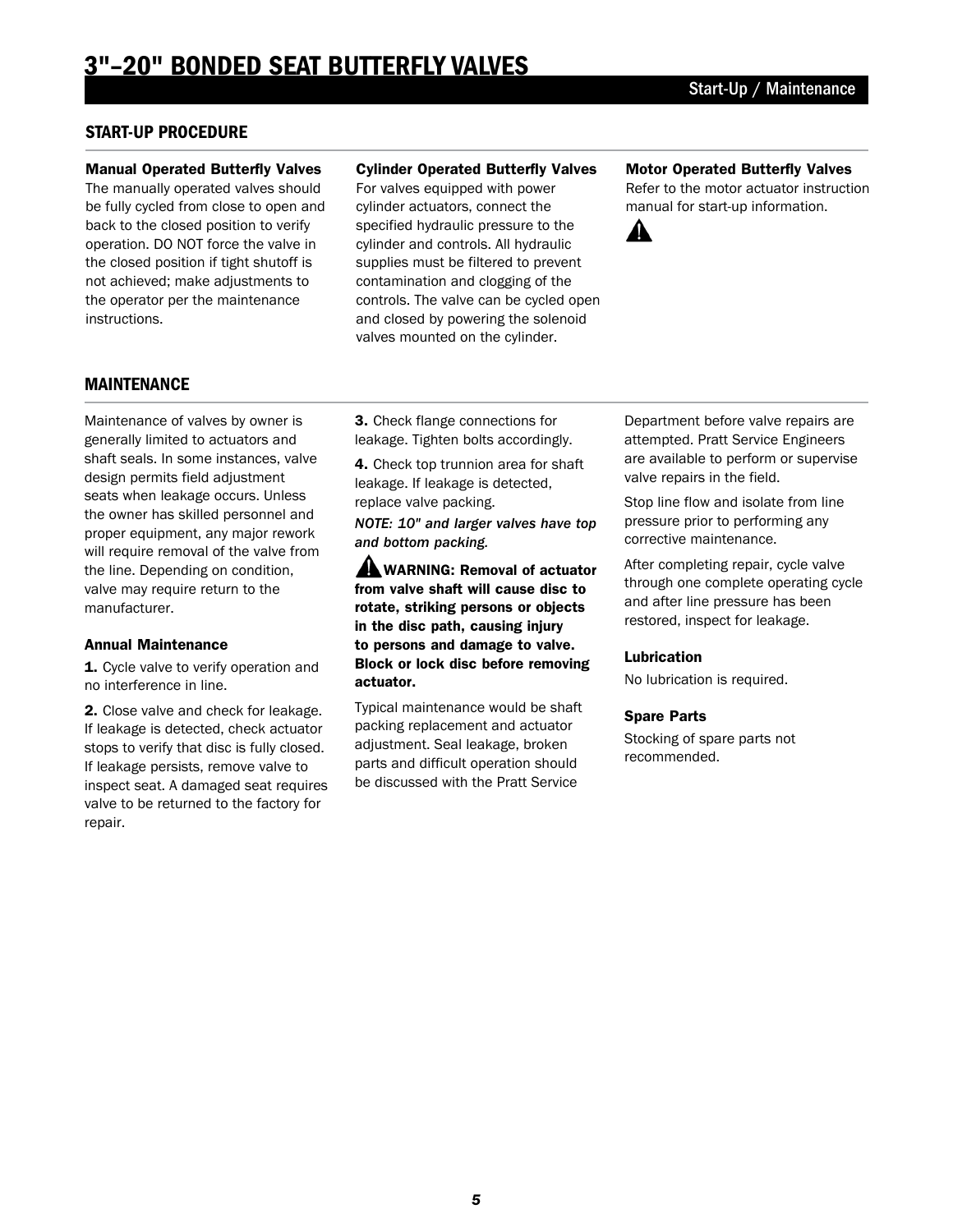# 3"–20" BONDED SEAT BUTTERFLY VALVES

# TROUBLESHOOTING

| <b>PROBLEM</b>                        | <b>CAUSE</b>                                                                                               | <b>SOLUTION</b>                                                                                                                                                                      |
|---------------------------------------|------------------------------------------------------------------------------------------------------------|--------------------------------------------------------------------------------------------------------------------------------------------------------------------------------------|
| Leakage between valve<br>and actuator | • Packing leak                                                                                             | • First, cycle the valve several times. This<br>should adjust the packing. If this fails,<br>clean packing bore and replace packing.                                                 |
| Bottom trunnion leaks                 | • Packing or gasket leak                                                                                   | • Replace bottom shaft packing,<br>O-ring or gasket.                                                                                                                                 |
| Valve leaks when closed               | • Disc not fully closed or past fully closed<br>• Disc edge wear or damage<br>• Rubber seat wear or damage | • Adjust actuator closed position stop<br>• Clean and/or repair disc edge.<br>• Replace valve seat (Bonded seat<br>valves 20" or below must be returned<br>to factory for repair).   |
| Chainwheel jams                       | • Poorly fitting chain                                                                                     | • Replace with correct chain.                                                                                                                                                        |
| Valve hard to operate                 | • Foreign material in valve<br>• Corroded actuator parts<br>• Loose actuator                               | • Remove obstructions.<br>• Clean and grease actuator.<br>• Apply Loctite or Omnifit locking<br>compound and tighten bolts.                                                          |
| Automatic valve does<br>not actuate   | • No power source<br>• Improper signal<br>• Burned out or impaired component                               | • Check incoming power source and<br>replace fuses or reset pressure.<br>• Check actuating signal sequence.<br>• Check and repair or replace solenoids,<br>motors and relay devices. |

# REPLACING V-TYPE VALVE PACKING

#### Valve Shaft Packing Replacement

Your Pratt® Rubber Seat Butterfly Valve is equipped with a valve shaft packing gland located at the point where the shaft extends through the valve body.

The packing gland is non-adjustable. It consists of a set of V-type packing rings with the top and bottom adapter ring held in place by the operator furnished on the valve.

This wear-compensating V-type packing has a long service life, but should replacement be required, the Pratt Service and Aftermarket Departments can assist you. It is important to obtain replacement packing that conforms to the nominal depth of the packing set as supplied. A deviation will result in pressure that might prevent the packing from functioning properly. Contact our Aftermarket Department regarding obtaining replacement packing.

#### Rubber Seat Butterfly Valve Packing Replacement

Before commencing any work on the valve, be sure the valve disc is isolated from any pressure and in the CLOSED POSITION. This prevents it from swinging freely when the operator is removed.

1. Remove the operator assembly or the packing retainer plate and expose the existing packing.

2. Remove old packing. A bent steel hook rod will assist in this operation.

**3.** Put in the new packing, one ring at a time, seating each firmly against the adjacent ring. Exercise extreme care in placing ring in packing bore so as not to damage the ring. The two sealing lips on the V-packing should be pointed toward the valve disc (see diagram below).

4. Reassemble the operator or packing gland retainer plate.

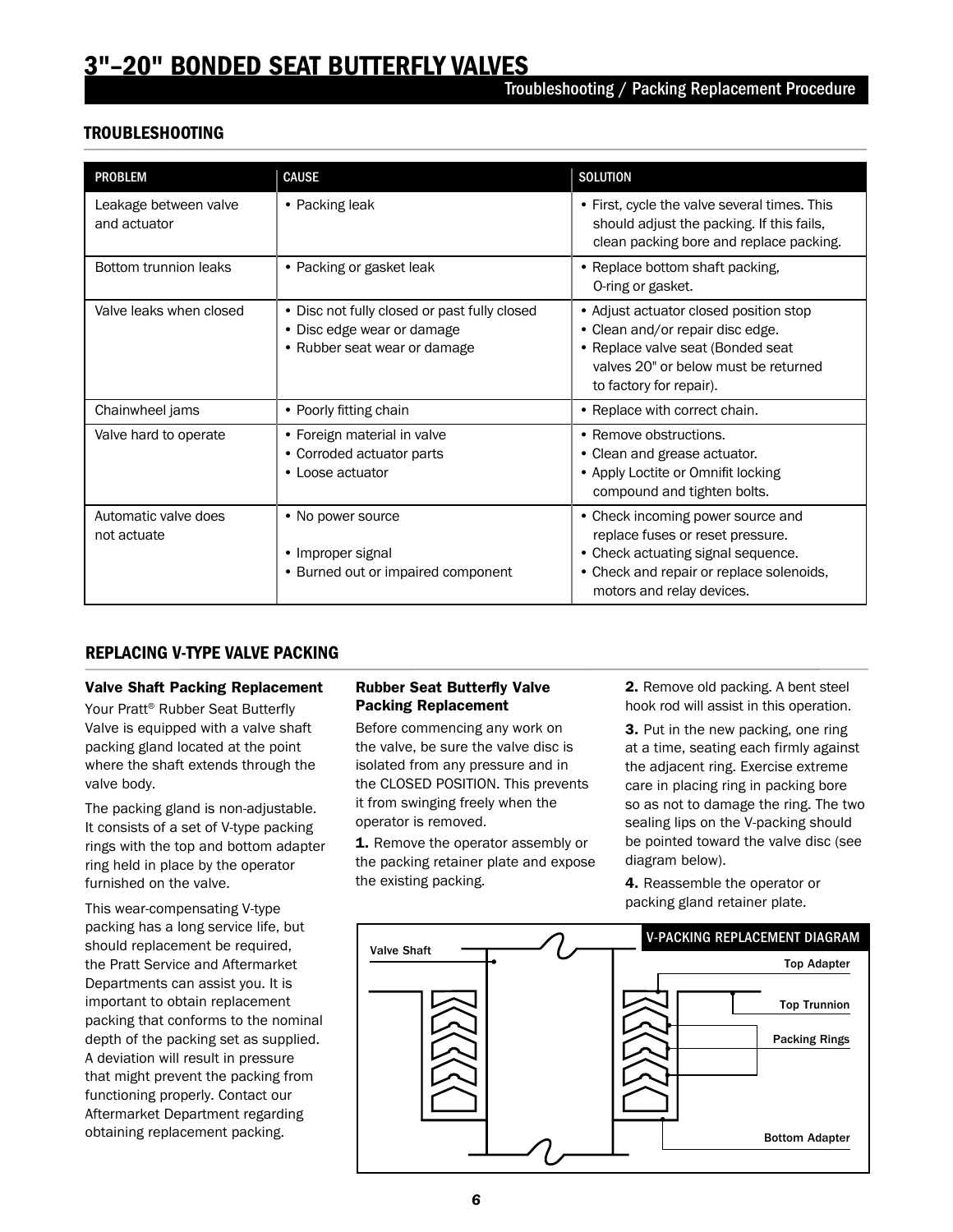# 3"–20" BONDED SEAT BUTTERFLY VALVES



# PARTS LIST

|                 | <b>ID   DESCRIPTION   MATERIAL</b> |                                                                                               |
|-----------------|------------------------------------|-----------------------------------------------------------------------------------------------|
| 1               | Body                               | Cast Iron ASTM A-48 Class 40 (MKII Only)                                                      |
|                 |                                    | Cast Iron ASTM A-126 Class B                                                                  |
|                 |                                    | Ductile Iron ASTM A-536 (65-45-12)                                                            |
| 2               | Disc                               | Cast Iron ASTM A-126 Class B<br>316 Stainless Steel Edge<br>(Ductile Iron May Be Substituted) |
|                 |                                    | Ductile Iron ASTM A-536 (65-45-12)<br>316 Stainless Steel Edge                                |
|                 |                                    | Stainless Steel ASTM A-351 Grade CFBM                                                         |
| 3<br>Shaft      |                                    | 304 Stainless Steel ASTM A-276                                                                |
|                 |                                    | 316 Stainless Steel ASTM A-276                                                                |
|                 |                                    | 630 Stainless Steel A-564 Cond, H-1150                                                        |
|                 | 4<br>Squeeze Pin                   | 304 Stainless Steel ASTM A-276                                                                |
|                 |                                    | 316 Stainless Steel ASTM A-276                                                                |
|                 |                                    | 630 Stainless Steel A-564 Cond, H-1150                                                        |
|                 |                                    | <b>Nylatron GS</b>                                                                            |
| 5               | <b>Bearing</b>                     | Rulon LR (High Temperature Only)                                                              |
|                 |                                    | Fluometal*                                                                                    |
|                 | 6<br>Packing                       | Rubber (BUNA-N)                                                                               |
|                 |                                    | Rubber (EPDM)                                                                                 |
| $\overline{7}$  | Key                                | AISI C1045 Cold Drawn Steel                                                                   |
|                 | 8<br>Cover                         | Cast Iron ASTM A-48 Class 40                                                                  |
|                 |                                    | Cast Iron ASTM A-126 Class B                                                                  |
|                 | Lockwasher                         | 304 Stainless Steel                                                                           |
| 9               |                                    | 316 Stainless Steel                                                                           |
|                 |                                    | 304 Stainless Steel                                                                           |
| 10              | Cap Screw                          | 316 Stainless Steel                                                                           |
|                 |                                    | 304 Stainless Steel                                                                           |
| 11<br>Exp. Plug |                                    | 316 Stainless Steel                                                                           |
|                 | Rubber (BUNA-N)                    |                                                                                               |
|                 | 12<br>Seat                         | Rubber (EPDM)                                                                                 |
| 13              |                                    | Cast Iron ASTM A-48 Class 40<br>For 3"-10" & 12" with MDT25                                   |
|                 | <b>Bonnet</b>                      | Ductile Iron ASTM A-536 (65-45-12)<br>For 10" with MDT35 & 12"-20"                            |
| 14              | Cap Screw                          | Alloy Steel SAE Grade 8                                                                       |
| 15              | Lockwasher                         | 304 Stainless Steel                                                                           |
| 16              | <b>Threaded Stud</b>               | 304 Stainless Steel                                                                           |
| 17              | <b>Hex Nut</b>                     | 304 Stainless Steel                                                                           |
| 18              | Gland                              | Bronze ASTM B-584 Alloy C86400                                                                |

\*PTFE Impregnated with Expanded 317L Metal Sheet

TO ORDER: Contact our Parts Department. Pratt 401 South Highland Avenue Aurora, IL 60506-5563 630.844.4000

When ordering parts, please include the serial number located on the valve tag and the part description.